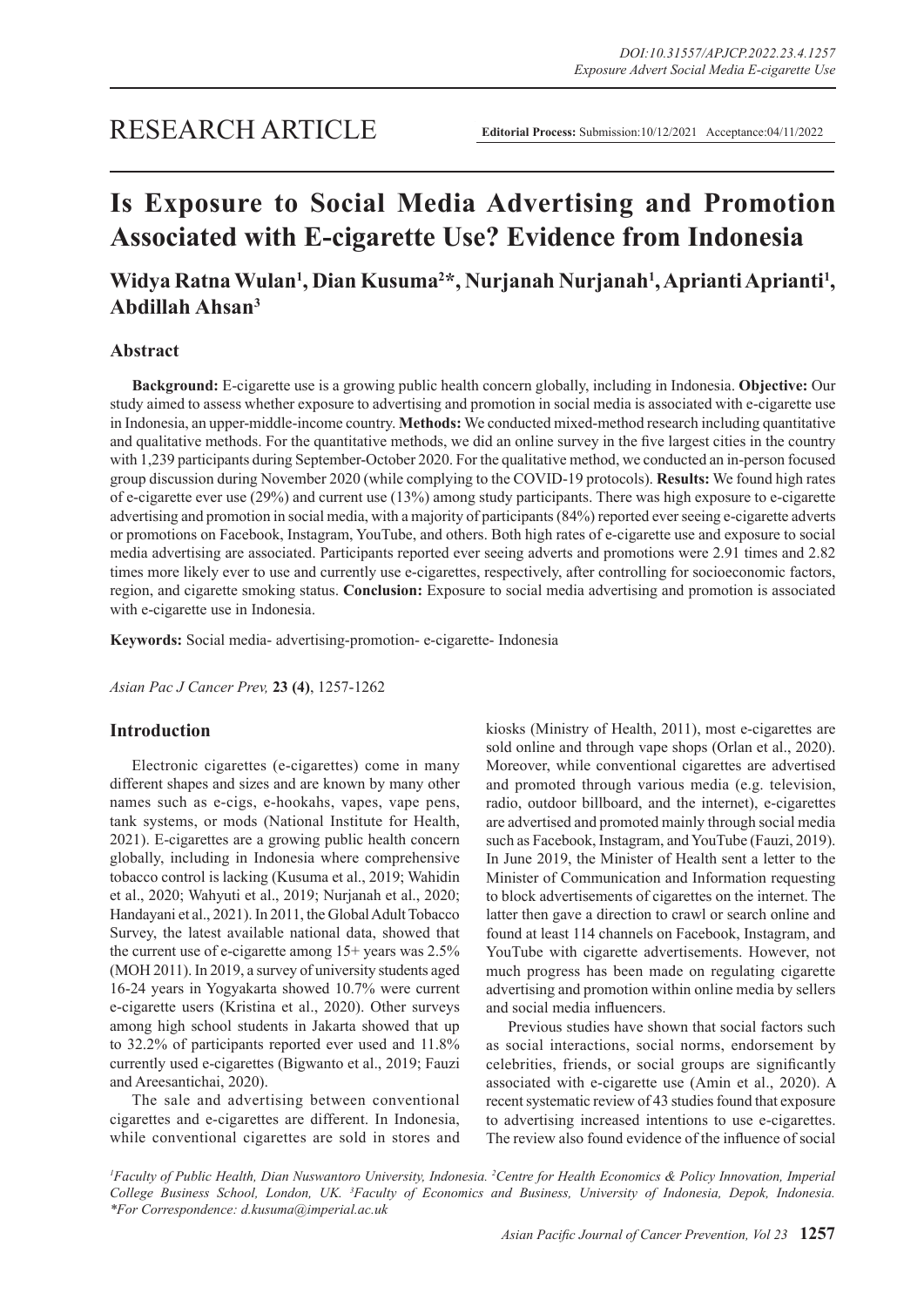#### *Widya Ratna Wulan et al*

interactions and social norms could increase e-cigarette use among smokers and nonsmokers (Amin et al., 2020). Another systematic review included 21 articles and found that although perceptions on e-cigarettes among social media users were mixed, more positive sentiments were expressed than negative ones (Kwon and Park, 2020). Moreover, a study conducted a thematic analysis of how exposure to e-cigarettes on social media might influence attitudes and perceptions towards e-cigs among young adults. It found three primary themes, including that social media normalizes e-cigarettes, visual appeals (e.g. aspirational lifestyles and appealing flavor) are influential, and constantly seeing e-cigarette related messages on social media may encourage trial (Alpert et al., 2020). However, all of these studies are from high-income countries, including the United States, United Kingdom, and New Zealand. Evidence from low- and middle-income countries is lacking. Thus, our study aims to assess whether exposure to advertising and promotion in social media is associated with e-cigarette use in Indonesia, an upper-middle-income country.

## **Materials and Methods**

This is a mixed-method study, including quantitative and qualitative methods. For the qualitative method, data collection was through an online survey using Google form during September-October 2020. We targeted the country's five biggest cities (in terms of population size) including Bandung, Jakarta, Semarang, Surabaya, and Yogyakarta. For sample calculation, we used a recent study that found 17.7% of students in Jakarta reported ever having used e-cigarettes (Fauzi and Areesantichai, 2020) and 5% margin of error, resulting in a minimum sample of 224 per city, or 1120 in total. The inclusion criteria included male/female, at least 15 years old, cigarette smokers and non-smoker, and willing to participate. A trained research assistant led data collection in each region or five researchers in total.

For the qualitative method, we conducted in-person focused group discussion (FGD) during November 2020, while complying with the COVID-10 protocol. Data collection was approximately two hours and was conducted with nine e-cigarette users aged 15-34 years. The age group was selected based on the highest number of respondents in our quantitative results (~80% of all survey participants). The discussion was conducted in Semarang city, where the main research team is based. Data collection was led by three trained facilitators.

For the quantitative data analysis, we employed multivariate logistic regression. Two primary outcome variables included e-cigarette ever use and current use. Our main independent variable is exposure to e-cigarette advertising and promotion in social media, including Facebook, Instagram, and YouTube. An e-cigarette display was classified as advertising and promotion if they clearly disclose in videos or images selling e-cigarettes or receiving remuneration from an e-cigarette company or if they provide a coupon link on the company's website (Hua et al., 2013). There are four main independent variables: (a) answering yes/no to whether one has ever seen e-cigarette advert and promotion in social media; (b) how often seeing e-cigarette advert and promotion (i.e. never, few a year, few a month, and few a week or almost daily); (c) how long the duration of typical e-cigarette advert and promotion (i.e. 1 minute or less, 1-5 minutes, and more than 5 minutes); and (d) who did the advertising and promotion (i.e. regular people, celebrity or social media influencer, e-cigarette seller, and public figure or politician – allowing multiple answers). Control variables included sex, age, education level, occupation, income level, region, and current cigarette smoking. All analyses were conducted in STATA 15. For the qualitative analysis, we employed thematic analyses.

Ethical approval was provided by the health ethics committee of the Faculty of Public Health, Universitas Muhammadiyah Semarang, Semarang, Indonesia (No: 410/KEPK-FKM/UNIMUS/2020).

# **Results**

In terms of descriptive statistics of our study participants, we included in Table 1 sample characteristics (panel a) and e-cigarette use (panel b). We analyzed a total of 1,239 individuals, including 51% males and 49% females. Fifty-seven percent were 15–24 years old (youth), and 44% were 25-34 (young adults) and 35+ years (adults). In terms of education level, 49% had completed primary or high schools and 50% had completed diploma, undergraduate, or postgraduate. There were 44% who were students and 23% worked as employees with the government and private companies. Almost half (47%) of participants had a monthly income level less than IDR 1 million ( $\sim$  USD 68) and 25% while 40% had an income level between IDR 1-5 million. By region, the proportions of participants in each of the five study regions were similar of 19-21%. Among the participants, 18% were currently smoking cigarettes and 82% were not. In terms of e-cigarette use, 29% of participants reported ever use e-cigarettes and 13% currently use e-cigarettes.

Also, we provided descriptive statistics of the exposure to e-cigarette advertising and promotion in social media among study participants in Table 2. A majority of participants (84%) reported ever seeing e-cigarette advert or promotions on social media including Facebook, Instagram, and YouTube. In terms of the frequency in seeing the advert and promotions, 30% of participants reported very often (i.e. seeing a few a week to almost daily), 38% reported seeing a few in a month, and 19% reported seeing a few in a year. In terms of the duration of typical adverts or promotion, 49% of participants reported a duration of 1 minute or less, 37% reported 1-5 minutes, and 14% reported 5 minutes and more. In terms of advertisers or promoters, 50% of participants reported regular people, 49% celebrity or social media influencer, 41% e-cigarette seller, and 7% public figure or politicians.

Moreover, we provided the associations between exposure to social media advertising and promotion and e-cigarette ever/current use in Table 3. In panel a, results show that ever seeing e-cigarette advert and promotions on social media was significantly associated with e-cigarette use. Participants that reported ever seeing advert and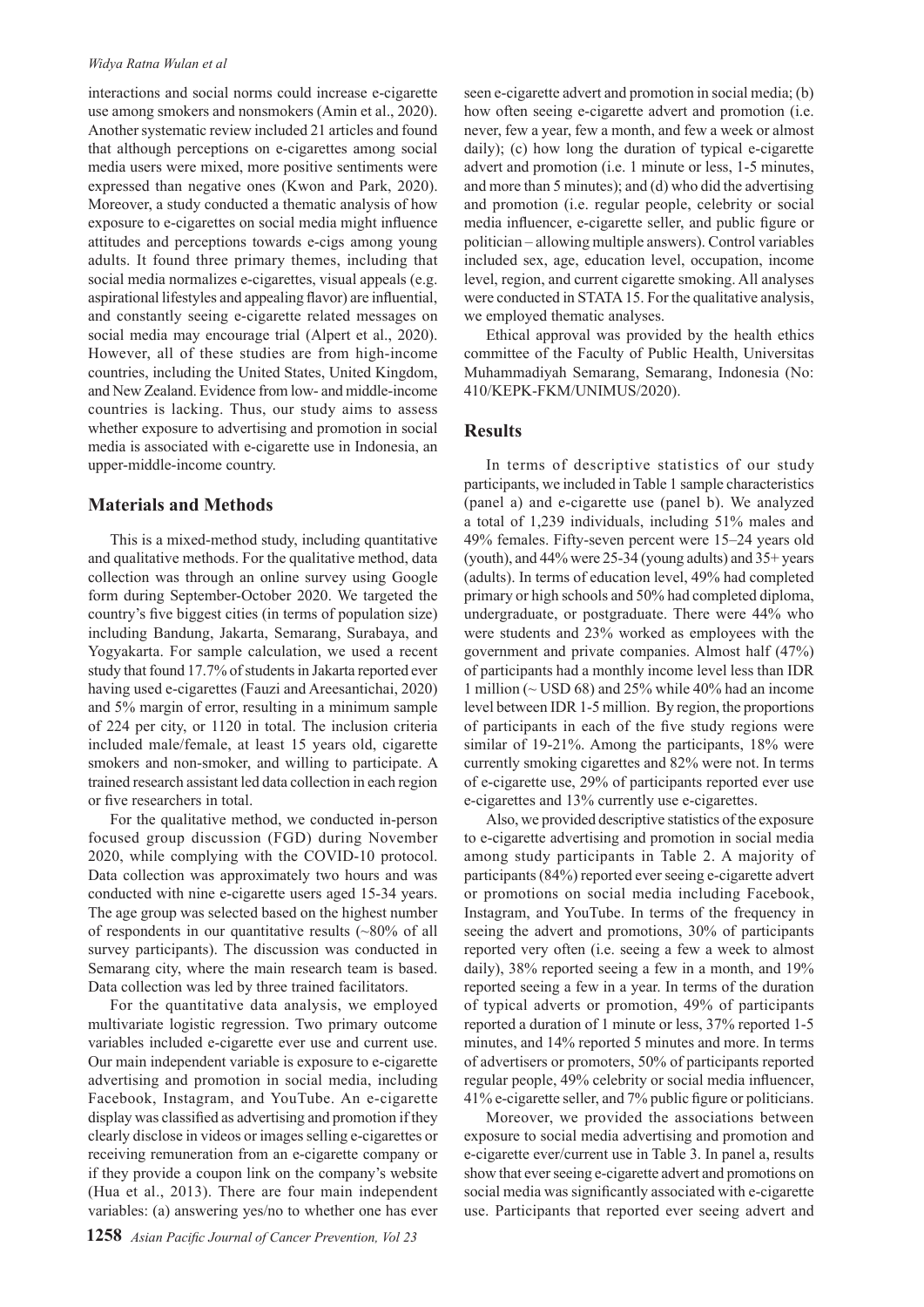promotion were 2.91 times and 2.82 times more likely to ever use and currently use e-cigarettes, respectively. In panel b, results show that a higher frequency of exposure to social media advertising and promotion was associated with e-cigarette use. Compared to never seeing, participants that reported seeing a few per month (often) were 3.41 times and 4.13 times more likely to ever use and currently use e-cigarettes, respectively. Moreover, participants seeing a few per week to almost daily (very often) were 6.79 times and 13.82 times more likely to ever use and currently use e-cigarettes, respectively. All these estimates were significant at a 5% level and have controlled for socioeconomic factors, region, and cigarette smoking status.

Furthermore, in panel c, results show that the duration of advert and promotion seen on social media was significantly associated with e-cigarette use. Compared to seeing adverts and promotions for 1 minute or less,

#### *DOI:10.31557/APJCP.2022.23.4.1257 Exposure Advert Social Media E-cigarette Use*

participants seeing for 5+ minutes were 1.84 times and 2.69 times more likely to ever use and currently use e-cigarettes, respectively. In terms of who did the advertising and promotion, in panels d-g, results show that participants who reported advert and promotions by celebrities or social media influencers were 2.30 times and 2.32 times more likely to ever use and currently use e-cigarettes, respectively, compared to otherwise. Also, those who reported advert and promotions by e-cigarette public figures or politicians were 2.42 times and 1.90 times more likely to ever use and currently use e-cigarettes, respectively, compared to otherwise.

We also provided the predicted probability of e-cigarette use by socioeconomic, region, and smoking status in Figure 1. By sex, e-cigarette ever use and current use among males were 4.3 times (46.9% vs. 11%) and 4.9 times (21.2% vs. 4.3%) higher than among females, respectively. By age, e-cigarette ever use and



lote: The values are predicted probabilities of e-cigarette use. We first regressed (logit) e-cig use ocieconomic indicators and smoking status (as used in Table 3). We then used -predict- command TATA 15 and calculated the average of predicted values by each indicator.

Figure 1. Predicted Probability of e-Cigarette Ever Use and Current Use by Socioeconomic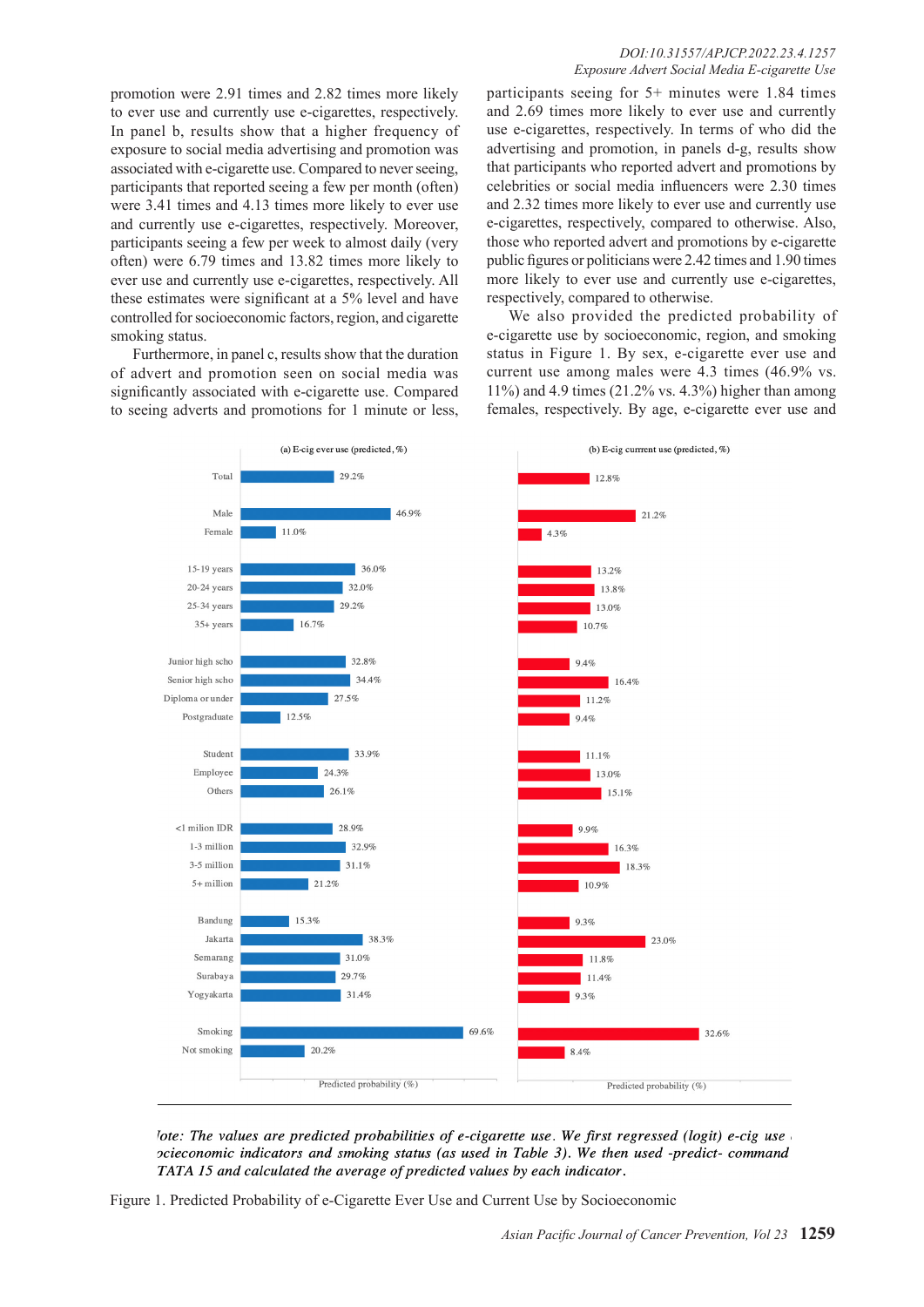| Table 1. Descriptive Statistics of Study Participants |  |  |
|-------------------------------------------------------|--|--|
|-------------------------------------------------------|--|--|

|                                                                         | n    | $\frac{0}{0}$ |  |
|-------------------------------------------------------------------------|------|---------------|--|
| (a) Sample characteristics                                              |      |               |  |
| <b>Sex</b>                                                              |      |               |  |
| Male                                                                    | 628  | 51%           |  |
| Female                                                                  | 611  | 49%           |  |
| Age                                                                     |      |               |  |
| 15-19 years                                                             | 306  | 25%           |  |
| $20-24$ years                                                           | 391  | 32%           |  |
| $25-34$ years                                                           | 285  | 23%           |  |
| $35+$ years                                                             | 257  | 21%           |  |
| Education                                                               |      |               |  |
| Junior high school or below                                             | 130  | 10%           |  |
| Senior high school                                                      | 486  | 39%           |  |
| Diploma or undergraduate                                                | 494  | 40%           |  |
| Postgraduate                                                            | 129  | 10%           |  |
| Occupation                                                              |      |               |  |
| Student                                                                 | 549  | 44%           |  |
| Employee                                                                | 286  | 23%           |  |
| Others                                                                  | 404  | 33%           |  |
| Income                                                                  |      |               |  |
| $\leq$ 1 milion IDR                                                     | 580  | 47%           |  |
| 1-3 million                                                             | 312  | 25%           |  |
| 3-5 million                                                             | 180  | 15%           |  |
| $5+$ million                                                            | 167  | 13%           |  |
| Region                                                                  |      |               |  |
| Bandung                                                                 | 239  | 19%           |  |
| Jakarta                                                                 | 238  | 19%           |  |
| Semarang                                                                | 257  | 21%           |  |
| Surabaya                                                                | 247  | 20%           |  |
| Yogyakarta                                                              | 258  | 21%           |  |
| Current cigarette smoking                                               |      |               |  |
| Yes                                                                     | 225  | $18\%$        |  |
| No                                                                      | 1013 | 82%           |  |
| (b) E-cigarette use                                                     |      |               |  |
| Ever use e-cigarette                                                    |      |               |  |
| Yes                                                                     | 361  | 29%           |  |
| No                                                                      | 877  | 71%           |  |
| Current use e-cigarette                                                 |      |               |  |
| Yes                                                                     | 159  | 13%           |  |
| No                                                                      | 1079 | 87%           |  |
| N                                                                       | 1239 |               |  |
| Note: N, sample; %, proportion. For occupation; students include school |      |               |  |

and university; employees include private companies, civil servants, and entrepreneurs; others include casual workers and unemployed. For education, school includes completed primary and high schools; university includes completed undergraduate and graduate degrees. There was one missing value for education. Minimum monthly wages ranged from IDR 2,000,000 in Yogyakarta city to 4,300,000 in Jakarta in 2019/2020.

current use were highest among 15-19 years (36% and 32%, respectively) and 20-24 years (13.2% and 13.8%, respectively). By education, e-cigarette ever use was

Table 2. Exposure to Social Media Advertising on e-Cigarette

|                                       | n    | $\frac{0}{0}$ |
|---------------------------------------|------|---------------|
| Ever see e-cig advert in social media |      |               |
| Yes                                   | 1034 | 84%           |
| No                                    | 196  | 16%           |
| How often see (frequency)             |      |               |
| Never                                 | 152  | 12%           |
| Few a year                            | 239  | 19%           |
| Few a month                           | 467  | 38%           |
| Few a week or almost daily            | 372  | 30%           |
| Duration                              |      |               |
| 1 minute or less                      | 558  | 49%           |
| 1-5 minutes                           | 428  | 37%           |
| $5+$ minutes                          | 159  | 14%           |
| Advertiser: Regular people            |      |               |
| Yes                                   | 620  | 50%           |
| N <sub>0</sub>                        | 610  | 50%           |
| Advertiser: Celebrity/influencer      |      |               |
| Yes                                   | 607  | 49%           |
| No                                    | 623  | 51%           |
| Advertiser: Seller                    |      |               |
| Yes                                   | 505  | 41%           |
| No                                    | 725  | 59%           |
| Advertiser: Public figure/politician  |      |               |
| Yes                                   | 90   | 7%            |
| N <sub>0</sub>                        | 1140 | 93%           |
| N                                     | 1239 |               |

For duration, there were 94 missing values; for other variables 9 missing values; Advertiser variables are provided separately because the question of who advertised could have multiple answers.

highest among participants who completed primary school and junior high schools (32%.8%) while current use was highest among those completed senior high school (16.4%). By occupation, students had the highest rates of ever use e-cigarette (33.9%) but had relatively lower rates of current use (11.1%). By monthly income, those in the middle-income category (1-3 and 3-5 million IDR) had the highest rates of ever use (32.9% and 31.1%, respectively) and current use (16.3% and 18.3%, respectively) of e-cigarettes. By region, participants from Jakarta had the highest rates of e-cigarette ever use and current use (38.3% and 23%, respectively). Moreover, Bandung had the lowest rates of ever use (15.3%) while Bandung and Yogyakarta had the lowest rates of current use (9.3%). Lastly, by smoking status, e-cigarette ever use and current use among cigarette smokers were 3.4 times (69.6% vs. 20.2%) and 3.9 times (32.6% vs. 8.4%) higher than among non-smokers, respectively.

Our thematic analysis from the focus group discussion shows that almost all informants knew e-cigarettes for the first time at senior high schools out of curiosity and intention to try. Also, informants reported getting information on products and buying e-cigarettes on social media, including one informant who was a seller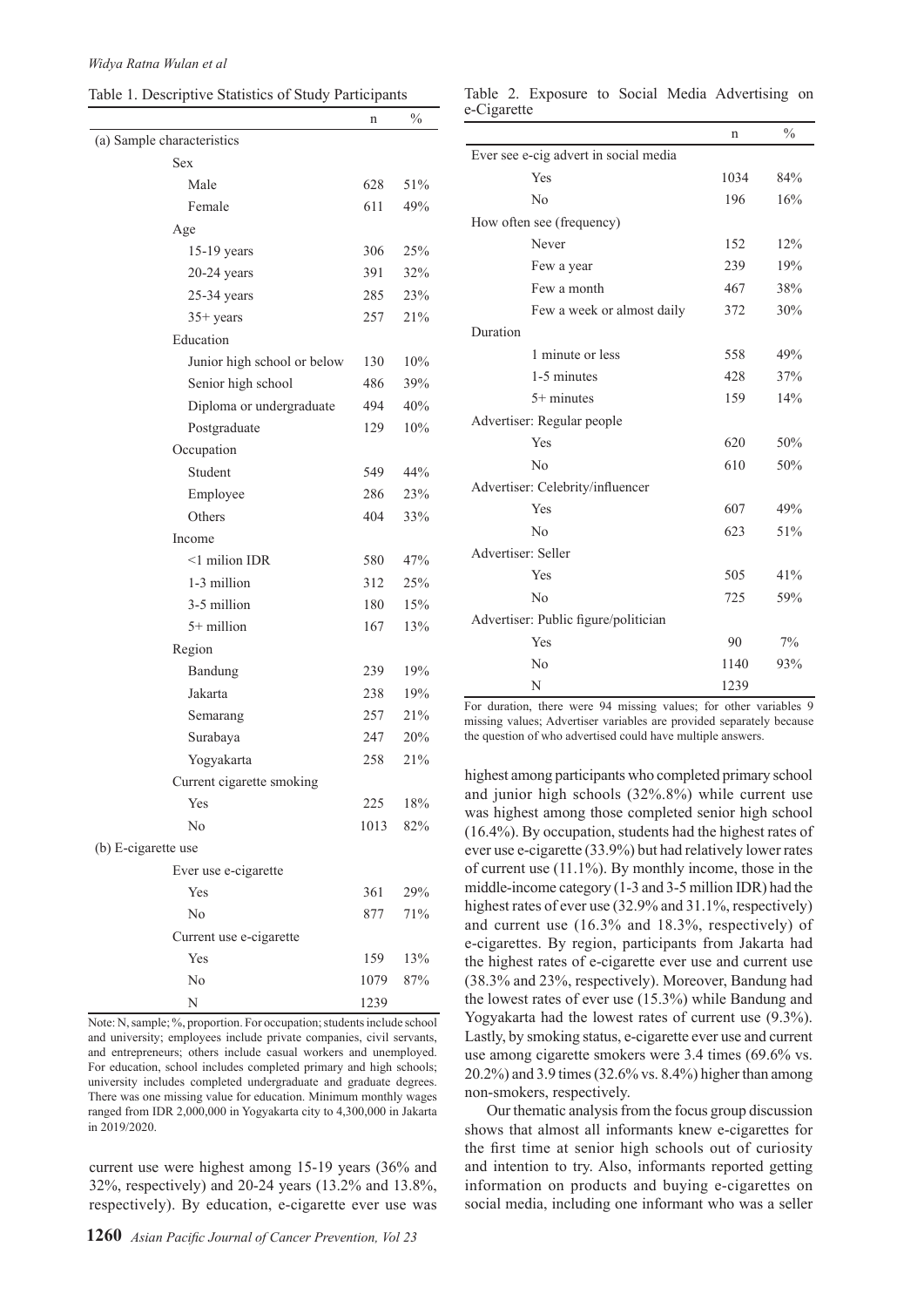| Table 3. Associations between Exposure to Social Media |
|--------------------------------------------------------|
| Advertising/Promotion and e-Cigarette Use              |

|                                              | E-cig ever use |        | E-cig current use |            |  |
|----------------------------------------------|----------------|--------|-------------------|------------|--|
|                                              | OR (SE)        |        |                   | OR (SE)    |  |
| (a) Ever see e-cig advert in social<br>media |                |        |                   | $N = 1230$ |  |
| No                                           | Ref            |        | Ref               |            |  |
| Yes                                          | $2.91**$       | (0.76) | $2.82**$          | (1.01)     |  |
| (b) How often seeing advert<br>(frequency)   |                |        |                   | $N = 1230$ |  |
| Never                                        | Ref            |        | Ref               |            |  |
| Few a year                                   | $2.16**$       | (0.78) | 2.05              | (1.24)     |  |
| Few a month                                  | $3.41**$       | (1.13) | $4.13**$          | (2.27)     |  |
| Few a week or almost daily                   | $6.79**$       | (2.24) | 13.82**           | (7.47)     |  |
| (c) Duration of advert                       |                |        |                   | $N = 1145$ |  |
| 1 minute or less                             | Ref            |        | Ref               |            |  |
| 1-5 minutes                                  | 1.13           | (0.19) | 1.29              | (0.28)     |  |
| $5+$ minutes                                 | 1.84**         | (0.43) | $2.69**$          | (0.70)     |  |
| (d) Advertiser: Regular people               |                |        |                   | $N = 1230$ |  |
| No                                           | Ref            |        | Ref               |            |  |
| Yes                                          | 0.97           | (0.15) | $0.60**$          | (0.12)     |  |
| (e) Advertiser: Celebrity/influencer         |                |        |                   | $N = 1230$ |  |
| No                                           | Ref            |        | Ref               |            |  |
| Yes                                          | $2.30**$       | (0.37) | $2.32**$          | (0.47)     |  |
| (f) Advertiser: Seller                       |                |        |                   | $N = 1230$ |  |
| No                                           | Ref            |        | Ref               |            |  |
| Yes                                          | $1.69**$       | (0.26) | $1.69**$          | (0.32)     |  |
| (g) Advertiser: Public<br>figure/politician  |                |        |                   | $N = 1230$ |  |
| No                                           | Ref            |        | Ref               |            |  |
| Yes                                          | $2.42**$       | (0.67) | $1.90**$          | (0.60)     |  |

N, sample; Ref, Reference; OR, Odds Ratio; SE, Standard Error; Values are from logit regression of the outcome variables (i.e. e-cigarette ever use and current use) on advertising exposure, controlling for age, sex, education, income, occupation, and smoking status. Analyses were conducted in STATA 15.

of cigarettes using social media platforms. In terms of reasons to use, almost all informants perceived that e-cigarettes are less harmful than conventional cigarettes, mainly from social media sources such as produce reviews on YouTube. Also, many informants expressed that using an e-cigarette is more trendy and 'cooler', especially from using more expensive e-cigarette devices. Also, female participants expressed additional reasons that using e-cigarettes was perceived as cleaner, no residue, better smell, and can learn vaping tricks. Lastly, informants perceived that, unlike conventional cigarettes, e-cigarettes are not addictive, and users can choose the nicotine level.

### **Discussion**

We found high rates of e-cigarette ever use  $(29\%)$ and current use (13%) among our study participants in the five largest cities in Indonesia. This aligns with previous studies showing 32.2% of high school students reported ever used and 11.8% currently used e-cigarettes in Jakarta, and 10.7% of university students currently use e-cigarettes in Yogyakarta (Bigwanto et al., 2019; Fauzi and Areesantichai, 2020; Kristina et al., 2020). While comparable to 20.4% of e-cigarette users among university

students in Malaysia (Ezat et al., 2018), this finding is relatively higher than overall 3.2% and 4.5% current user of e-cigarettes among adults in Malaysia and the United States, respectively (Ab Rahman et al., 2018; Mirbolouk et al., 2018). This may be because 80% of our sample are youth or young adults of 15-34 years old, which have been shown to have the highest rates of e-cigarette use (Ab Rahman et al., 2018; Mirbolouk et al., 2018).

We also found high exposure to e-cigarette advertising and promotion on social media. A majority of participants (84%) reported ever seeing e-cigarette advert or promotions on Facebook, Instagram, YouTube, and others. Also, 68% of participants reported seeing a few in a week or a month, with 51% of participants reported seeing adverts and promotions with a longer duration of 1 minute or more. Both high rates of e-cigarette use and exposure to social media advertising are associated, as shown in our multivariate regression results. Participants reported ever seeing advert and promotion were 2.91 times and 2.82 times more likely to ever use and currently use e-cigarettes, respectively, after controlling for socioeconomic factors, region, and cigarette smoking status. This finding aligns with previous studies showing that social factors and media are associated with e-cigarette use (Amin et al., 2020). A study in the United States randomized a sample of young adults to advert exposure or control and found that exposure to the advert was associated with trying e-cigarette among never users of e-cig and cigarettes (AOR=2.85) (Villanti et al., 2016). Another study of young adult non-smokers who had never used an e-cigarette found that those exposed to social media advert had 2.8 times higher odds of being open to using an e-cigarette in the future (Villanti et al., 2016).

Moreover, our findings from the qualitative component show that many informants obtained information and bought e-cigarettes on social media platforms. Reasons for using e-cigarettes include perception of less harmfulness, trendier and 'cooler' looking, cleaner and better smell, and less addictive compared to conventional cigarettes. These findings align with previous studies. Recent qualitative research in the United States aimed to understand how exposure to e-cigarettes on social media might influence attitudes and perceptions towards e-cigs among young adults. It found three primary themes, including that social media normalizes e-cigarettes, visual appeals (e.g. aspirational lifestyles and appealing flavor) are influential, and constantly seeing e-cigarette related messages on social media may encourage trial (Alpert et al., 2020). Another study among young people in the United Kingdom showed that social media sources (e.g. Facebook, Twitter, and YouTube) were commonly mentioned as influencing opinions on e-cigarette, alongside the Internet and family and friends. Also, "Fitting in" and "looking cool" were mentioned as explanations for the appeal of e-cigarettes (Villanti et al., 2016).

For policy, our findings support introducing a national regulation to ban the advertisement and promotion of e-cigarettes on all social media platforms in Indonesia and other countries that have not done so (Ministry of Health, 2011). Globally, the borderless nature of social media presents a clear challenge for enforcing Article 13